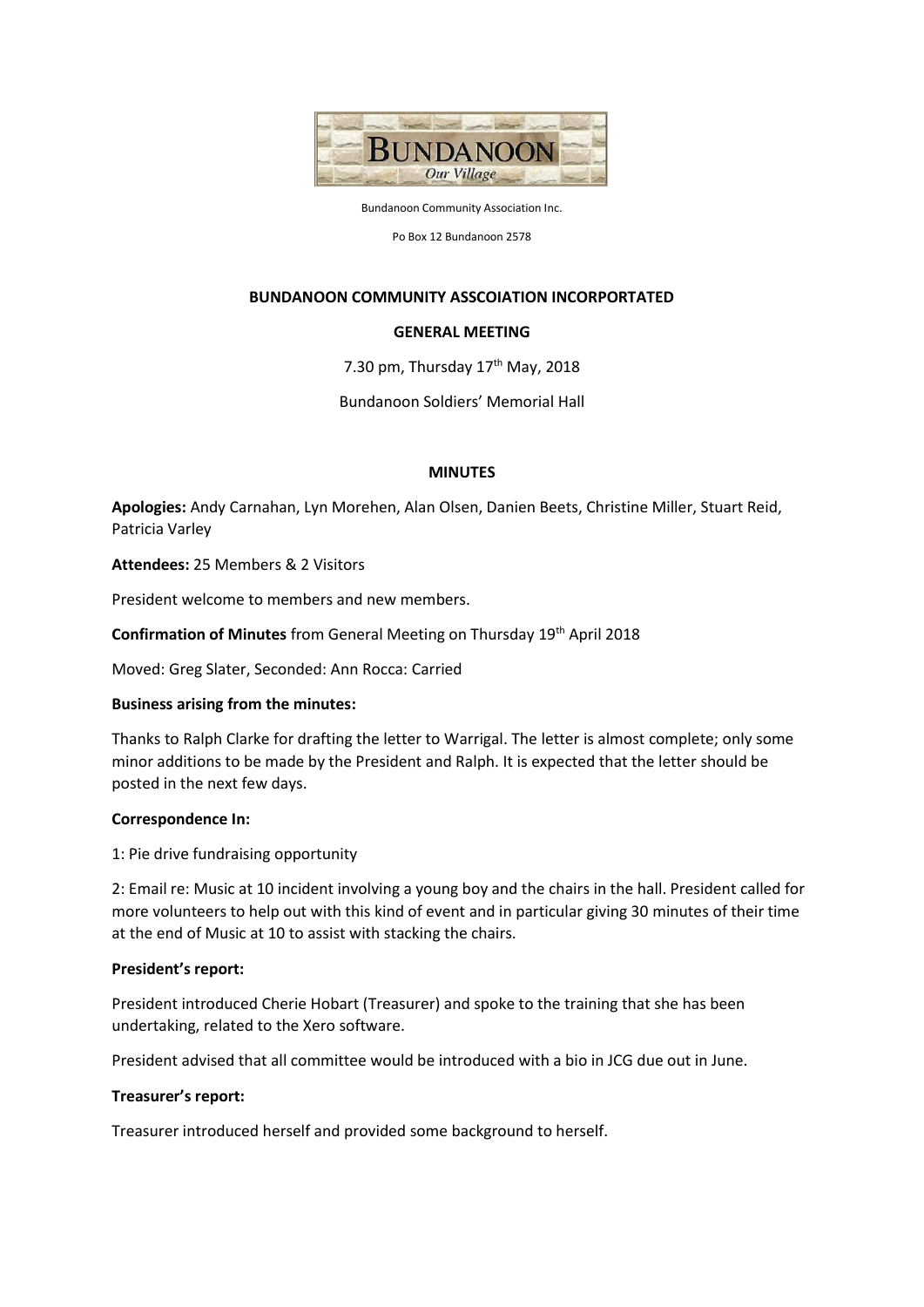Treasurer talked to Xero software package and to current practice within the committees. Spoke of problems with people who have not paid.

Treasurer talked to training that she has been undertaking and use of lateral.

Discussed how she is working back through the debts of the JCG and despite appearing to currently run at a loss Treasurer does not think we are. Treasurer stated that some payments are unclear as to what/who they are for

# **\*Treasurer tabled balance sheet**

Question was asked by Henk Janssen if total was known of unidentified payments. Treasurer stated that this amount was not known.

Treasurer advised that convenors requiring any reports could email her at any time.

Treasurer is in the process of writing procedures for the role.

Ralph thanked Cherie for coming on board.

## **Matters under consideration by the committee:**

President talked to the update of the Welcome Pack and asked that members view at the end of the meeting and add anything to the errors and admissions sheet attached.

## **Sub-committee matters:**

President talked to meetings with sub-committee.

## **Any other business:**

1: Committee voted that Deb Montgomery and Jeremy Tonk no longer be Secretary and that Joshua Hewitt is to act in this position going forward

2: Email from Christine Miller re: ABC report included in the agenda.

3: 68 paying guests at the recent movie. A great movie enjoyed by all.

## **Events:**

History Group - Australia's greatest morning tea - Monday 4<sup>th</sup> June 10 am

CWA morning tea  $-27$ <sup>th</sup> May

Movie (Thunderbolt Express) 4<sup>th</sup> August

Serendipity the Choir 25<sup>th</sup>/26<sup>th</sup> May

NSW Fire and Rescue + RFS Open day – Next Saturday

Music at 10 2<sup>nd</sup> June

President spoke to connection between the groups and the committees an example being Joshua Hewitt on the committee of the 150<sup>th</sup> Celebrations at Bundanoon Railway.

## **Guest Speakers:**

Corrine Buxton and Jennifer Dunn from the Bundanoon Public School P and C